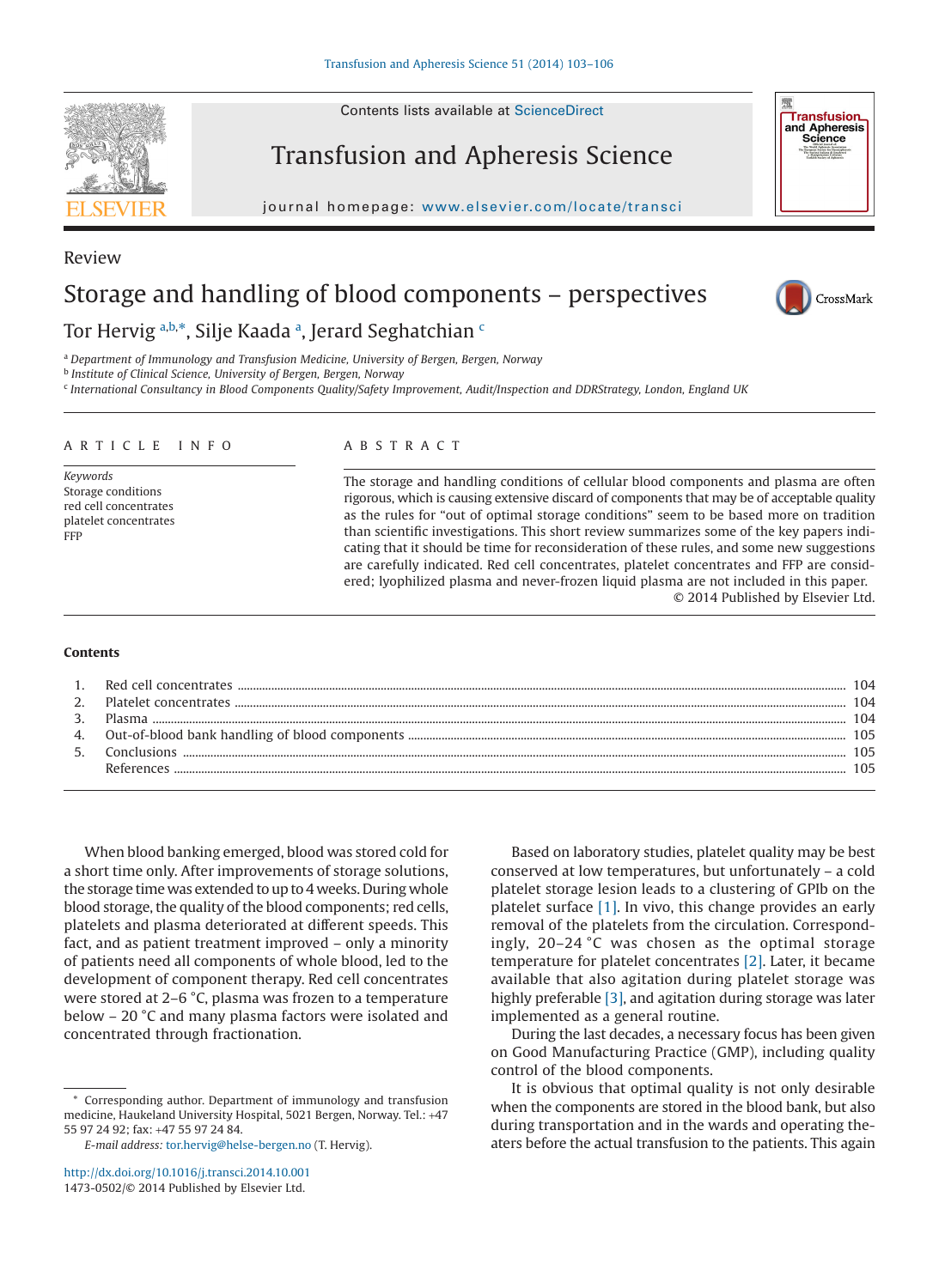led to extremely strict rules and guidelines for handling of the components – not at least rules for how long the components were allowed to stay out of the blood bank before discarding instead of returning the not transfused units to the blood bank.

For red cell concentrates, "the 30-minute rule" was predominant. If red cell concentrates were kept more than 30 minutes at ambient temperature it had to be discarded. In countries such as Norway, some local regulations allowed only 10–15 minutes. The justification of this rule was fear of risk of bacterial growth in the concentrate in addition to the possible reduction in quality.

For platelet concentrates, a major concern was the time without agitation during transportation – in addition to the fear of the influence from changing temperature. Concerning plasma, similar concerns were raised. For special plasma preparations, as solvent–detergent plasma, the manufacturer allowed only 4 hours interval between thawing and transfusion. For regular plasma, in Sweden, unfrozen, refrigerated plasma was – and is – stored for up to 7 days for use in emergency situations, whereas in other locations, the thawed plasma was discarded after only 4 hours.

The idea behind all these strict rules was always good – to ensure optimal quality of the components transfused. However, the rules led to substantial blood component destruction. In Norway, during the last 10 years, around 15,000 of a total of 200,000 red cell concentrates yearly were discarded. Obviously, this is not the intention neither by the blood donors providing their gift for the benefit of the patients nor by the blood banks struggling to achieve sufficient blood supply for the patients' needs.

The purpose of this short review paper is to point to newer research that indicate that more attention must be given to storage and handling of blood components –to suggest ways to clarify what is needed to establish practical and safe routines – ensuring that patients are transfused with low-risk, high-quality blood components without a parallel high blood component discard rate.

## **1. Red cell concentrates**

The European Committee on Blood Transfusion guidelines for red cell concentrates state that storage conditions must be between 2 and 6 °C and that validated transport systems must ensure that at no time during a maximum transit time of 24 hours did the temperature exceed 10 °C [\[4\].](#page-2-3) The UK guidelines say that transportation should take place under conditions as close as possible to the specific storage requirements and that the quality must comply with the general quality specifications [\[5\].](#page-2-4) Similar approach is indicated by the AABB Technical Manual  $[6]$ , whereas the Australian guidelines stress the "30 minute rule" [\[7\].](#page-2-6)

In 2011, Hancock et al. [\[8\]](#page-2-7) conducted a study where they exposed red cell concentrates for a temperature of 10 °C for 12 h for two periods of 5 h and 12 h each. No significant loss of quality was detected. The same group has published later papers concerning effects of storage at different temperatures. In one study, it was shown that multiple short-term storage episodes to 22 °C to –2 °C did not affect red cell quality, opposing a marked decline in quality when the red cell concentrates were exposed to 25 °C for a storage time

of 24–48 h [\[9\].](#page-2-8) The group showed that exposure to 30 °C for three periods of 30 min each did not affect red cell quality [\[10\].](#page-2-9) Although they stressed that bacterial contamination studies were not included [\[9\],](#page-2-8) a 60-minute rule could be more appropriate than the 30-minute rule [\[10\].](#page-2-9)

Ramirez-Arcos and collaborators have investigated the effect of extended storage at room temperature of bacterial growth by inoculating red cell concentrates by several bacteria, including *Yersinia enterocolitica*, *Staphylococcus epidermidis*, *Escherichia coli* and Serratia species [\[11,12\].](#page-2-10) They concluded that at least 3 hours in room temperature was safe, but multiplex exposures to room temperature did slightly promote bacterial growth in contaminated units, although the RBC quality was not affected.

Several devices and packing methods are available to ensure optimal storage conditions during transportation. Use of this equipment may significantly reduce the risk of red cell deterioration [\[13,14\].](#page-2-11)

# **2. Platelet concentrates**

Concerning platelet concentrates, the UK, AABB and Australian regulations do not indicate specific detail instructions for transportation, but a storage temperature of 20–24 °C is mandatory as well as agitation during storage. Also, the European Committee on Blood components use general terms to describe storage conditions.

In a review paper, van der Meer and de Korte underlined the importance of storage container, temperature and agitation during storage. However, as transportation without agitation is unavoidable, this is acceptable although local hypoxia may lead to some reduction in platelet function [\[15\].](#page-2-12) This conclusion was in part based on studies by Wagner et al. that demonstrated that the quality of apheresis platelets was maintained for 5 days of storage, opposing documented loss in platelet function after 7 days of storage [\[16\].](#page-2-13) Vassallo et al. have published a study showing similar results for interruption of agitation for 24 h of whole-blood derived platelets [\[17\].](#page-2-14)

Skripchenko et al. published in 2012 that a rest period before agitation could be preferential for platelet quality [\[18\].](#page-2-15) In 2013, the group performed a study indicating that use of platelet additive solution as storage medium may lead to significantly more damage to platelet function under storage without agitation compared with platelets stored in plasma [\[19\].](#page-2-16)

# **3. Plasma**

Concerning plasma, the European guidelines are clear: Thawed plasma must be used as soon as possible and must not be refrozen. Other guidelines reflect similar opinions – and for pooled, pathogen reduced plasma specific instructions are provided.

There are many publications indicating that these guidelines are too strict and lead to unjustified discard of plasma. Several studies report no significant loss of coagulation factor activities on thawed plasma during a holding period of up to 7 days in the refrigerator. This also seems to be valid for SD-treated pooled plasma. Storage of liquid plasma for emer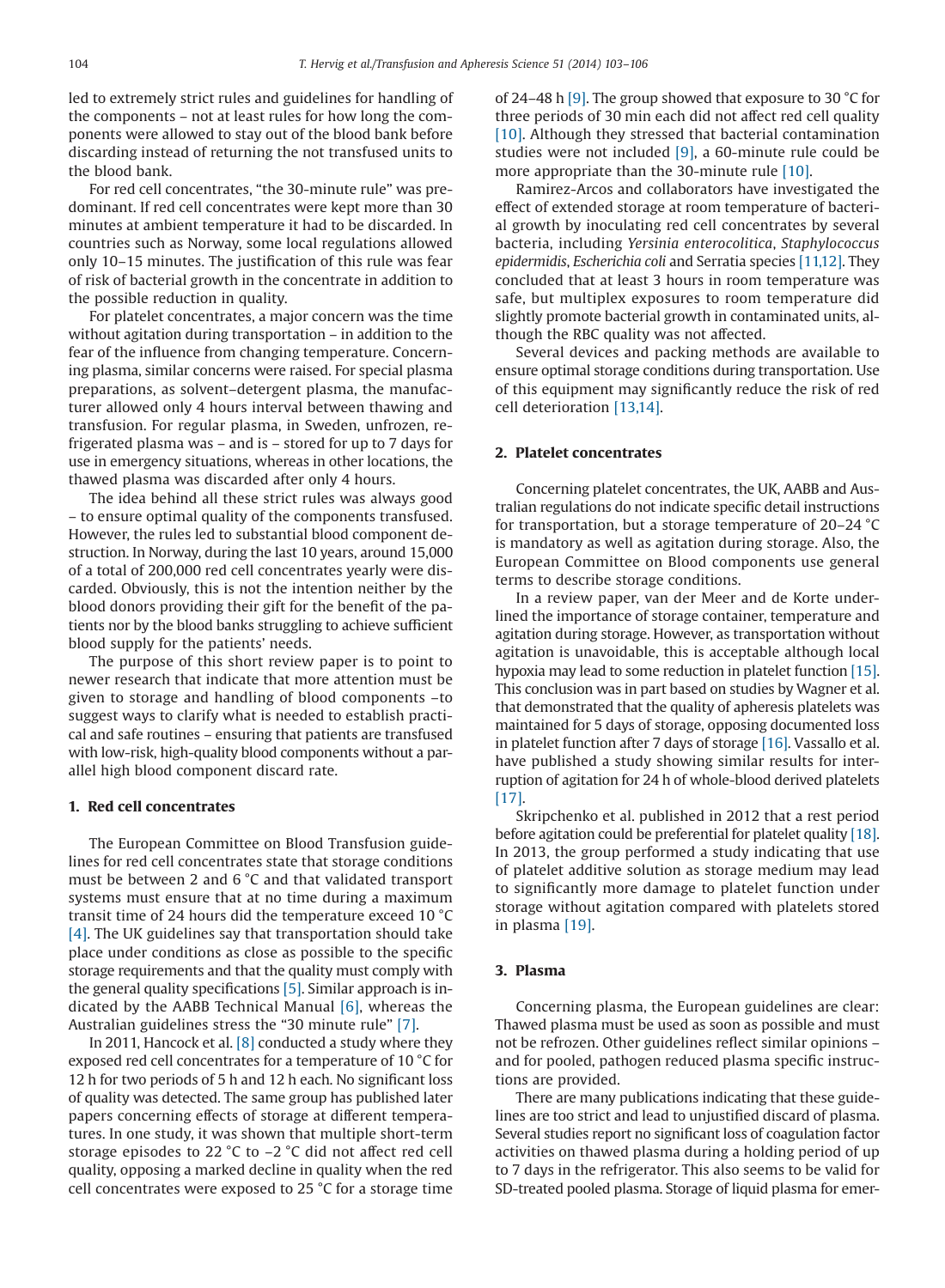gency transfusions may be advantageous even over freshfrozen plasma.

## **4. Out-of-blood bank handling of blood components**

The published papers strongly indicate that the current guidelines are too strict concerning re-inclusion of issued blood components. Thus, the discard rate of "the gift of the donors" is beyond what is reasonable. However, if the guidelines or recommendations should be prepared only to protect the blood stock, this could easily cause serious concerns for patient safety.

For red cell concentrates, it seems well reasoned to allow at least a "60-minute out of blood bank refrigerator rule" [\[8–11,13,14,17\].](#page-2-7) This is documented by several studies, and based on hemovigilance data, bacterial contamination of red cell concentrates are extremely seldomly reported as cause of clinical detectable infection [\[20–23\].](#page-3-0) However, as documented in an excellent overview of red cell research and research opportunities, more information is needed to evaluate the red cell storage lesion and its clinical relevance [\[24\].](#page-3-1)

Since many quality assured temperature surveillance systems now are available, it should be possible to establish good local regulations for inclusion of red cell concentrates into the stock, as detailed information of "the storage and transport history" can be documented by these systems.

Concerning platelet concentrates, storage conditions without agitation for 24 h seem safe, also based on earlier publications [\[25\].](#page-3-2) The temperature issue is less clear. Cold storage may improve the in vitro quality of the platelets [\[26\],](#page-3-3) but the "cold storage lesion" may significantly reduce the platelet life span in non-bleeding patients receiving prophylactic platelet transfusions [\[2\].](#page-2-1) The publication indicating a negative effect of platelet additive solution [\[19\]](#page-2-16) definitely needs attention as this storage medium becomes more widespread and the content more and more sophisticated – to reduce the residual plasma content.

Several articles and extensive clinical experience should allow thawed plasma to be kept in the blood bank refrigerator for at least 7 days. Concerning commercially produced pathogen reduced plasma, similar results are reported as for thawed regular fresh-frozen plasma, but formal and legal issues could hamper liquid storage of this component – as pharmaceutical principles may apply [\[27–30\].](#page-3-4)

## **5. Conclusions**

Storage and handling of blood components is a delicate balance – between the need to optimize the gift of the blood donors and to ensure optimal quality of the blood components transfused to the patients. Further research is definitely needed, but based on available information it should be safe to indicate that

- Red cell concentrates may be re-included in the blood bank stock if it has been kept up to 60 minutes out of standard storage conditions.
- Platelet concentrates may be transfused after 24 h out of standard storage condition.

• Thawed fresh frozen plasma may be stored in a refrigerator for 7 days before transfusion.

## **References**

- <span id="page-2-0"></span>[1] [Jhang JS, Spitalnik SL. Glycosylation and cold platelet storage. Curr](http://refhub.elsevier.com/S1473-0502(14)00170-0/sr0010) Hematol Rep 2005;4(6):483–7. [PubMed PMID: 16232387. \[Epub](http://refhub.elsevier.com/S1473-0502(14)00170-0/sr0010) [2005/10/20\], eng.](http://refhub.elsevier.com/S1473-0502(14)00170-0/sr0010)
- <span id="page-2-1"></span>[2] [Murphy S, Gardner FH. Effect of storage temperature on maintenance](http://refhub.elsevier.com/S1473-0502(14)00170-0/sr0015) [of platelet viability – deleterious effect of refrigerated storage. N Engl](http://refhub.elsevier.com/S1473-0502(14)00170-0/sr0015) J Med 1969;280(20):1094–8. [PubMed PMID: 5778424. \[Epub 1969/](http://refhub.elsevier.com/S1473-0502(14)00170-0/sr0015) [05/15\], eng.](http://refhub.elsevier.com/S1473-0502(14)00170-0/sr0015)
- <span id="page-2-2"></span>[3] [Arrington PJ, McNamara JJ. Effect of agitation on platelet aggregation](http://refhub.elsevier.com/S1473-0502(14)00170-0/sr0020) [and microaggregate formation in banked blood. Ann Surg](http://refhub.elsevier.com/S1473-0502(14)00170-0/sr0020) [1975;181\(2\):243–4. Pubmed Central PMCID: PMC1343761,](http://refhub.elsevier.com/S1473-0502(14)00170-0/sr0020) PubMed [PMID: 1111457. \[Epub 1975/02/01\], eng.](http://refhub.elsevier.com/S1473-0502(14)00170-0/sr0020)
- <span id="page-2-3"></span>[4] [Council of Europe. Guide to the preparation, use and quality assurance](http://refhub.elsevier.com/S1473-0502(14)00170-0/sr0025) [of blood components. 17th ed. Strasbourg, France: 2013.](http://refhub.elsevier.com/S1473-0502(14)00170-0/sr0025)
- <span id="page-2-4"></span>[5] [TSO, United Kingdom National Blood Transfusion Services. Guidelines](http://refhub.elsevier.com/S1473-0502(14)00170-0/sr0030) [for the blood transfusion services in the UK. 8th ed. 2013.](http://refhub.elsevier.com/S1473-0502(14)00170-0/sr0030)
- <span id="page-2-5"></span>[6] [Banks AAoB. Technical manual. 17th ed. Bethesda, MD, USA: Storage,](http://refhub.elsevier.com/S1473-0502(14)00170-0/sr0035) [Monitoring, Pretransfusion Processing, and Distribution of Blood](http://refhub.elsevier.com/S1473-0502(14)00170-0/sr0035) [Components; 2011.](http://refhub.elsevier.com/S1473-0502(14)00170-0/sr0035)
- <span id="page-2-6"></span>[7] Service ARCB. Storage and handling of blood components. 2009, Update Aug 29, 2013.
- <span id="page-2-7"></span>[8] [Hancock V, Cardigan R, Thomas S. Red cell concentrate storage and](http://refhub.elsevier.com/S1473-0502(14)00170-0/sr0040) [transport temperature. Transfus Med 2011;21\(5\):325–9.](http://refhub.elsevier.com/S1473-0502(14)00170-0/sr0040) PubMed [PMID: 21707796. \[Epub 2011/06/29\], eng.](http://refhub.elsevier.com/S1473-0502(14)00170-0/sr0040)
- <span id="page-2-8"></span>[9] [Thomas S, Hancock V, Cardigan R. Repeated short-term warming of](http://refhub.elsevier.com/S1473-0502(14)00170-0/sr0045) [red blood cell concentrates has minimal effect on their quality. Vox](http://refhub.elsevier.com/S1473-0502(14)00170-0/sr0045) Sang 2012;103(2):113–21. [PubMed PMID: 22404883. \[Epub 2012/](http://refhub.elsevier.com/S1473-0502(14)00170-0/sr0045) [03/13\], eng.](http://refhub.elsevier.com/S1473-0502(14)00170-0/sr0045)
- <span id="page-2-9"></span>[10] [Thomas S, Hancock V, Cardigan R. The 30 minute rule for red blood](http://refhub.elsevier.com/S1473-0502(14)00170-0/sr0050) [cells: in vitro quality assessment after repeated exposure to 30](http://refhub.elsevier.com/S1473-0502(14)00170-0/sr0050) [degrees C. Transfusion 2013;53\(6\):1169–77.](http://refhub.elsevier.com/S1473-0502(14)00170-0/sr0050) PubMed PMID: [22995049. \[Epub 2012/09/22\], eng.](http://refhub.elsevier.com/S1473-0502(14)00170-0/sr0050)
- <span id="page-2-10"></span>[11] [Ramirez-Arcos S, Mastronardi C, Perkins H, Kou Y, Turner T,](http://refhub.elsevier.com/S1473-0502(14)00170-0/sr0055) [Mastronardi E, et al. Evaluating the 4-hour and 30-minute rules:](http://refhub.elsevier.com/S1473-0502(14)00170-0/sr0055) [effects of room temperature exposure on red blood cell quality and](http://refhub.elsevier.com/S1473-0502(14)00170-0/sr0055) [bacterial growth. Transfusion 2013;53\(4\):851–9.](http://refhub.elsevier.com/S1473-0502(14)00170-0/sr0055) PubMed PMID: [22845177. \[Epub 2012/08/01\], eng.](http://refhub.elsevier.com/S1473-0502(14)00170-0/sr0055)
- [12] [Ramirez-Arcos S, Perkins H, Kou Y, Mastronardi C, Kumaran D, Taha](http://refhub.elsevier.com/S1473-0502(14)00170-0/sr0060) [M, et al. Bacterial growth in red blood cell units exposed to](http://refhub.elsevier.com/S1473-0502(14)00170-0/sr0060) [uncontrolled temperatures: challenging the 30-minute rule. Vox Sang](http://refhub.elsevier.com/S1473-0502(14)00170-0/sr0060) 2013;105(2):100–7. [PubMed PMID: 23398307. \[Epub 2013/02/13\],](http://refhub.elsevier.com/S1473-0502(14)00170-0/sr0060) [eng.](http://refhub.elsevier.com/S1473-0502(14)00170-0/sr0060)
- <span id="page-2-11"></span>[13] [Klose T, Borchert HH, Pruss A, Roth WK, Bohnen HR, Putzker M.](http://refhub.elsevier.com/S1473-0502(14)00170-0/sr0065) [Current concepts for quality assured long-distance transport of](http://refhub.elsevier.com/S1473-0502(14)00170-0/sr0065) [temperature-sensitive red blood cell concentrates. Vox Sang](http://refhub.elsevier.com/S1473-0502(14)00170-0/sr0065) 2010;99(1):44–53. [PubMed PMID: 20202180. \[Epub 2010/03/06\],](http://refhub.elsevier.com/S1473-0502(14)00170-0/sr0065) [eng.](http://refhub.elsevier.com/S1473-0502(14)00170-0/sr0065)
- [14] Reiter U, Wagner T, Kozma N, Reiter G, Lanzer G, Core and surface [temperatures in a red-blood-cell unit during storage and transport.](http://refhub.elsevier.com/S1473-0502(14)00170-0/sr0070) Vox Sang 2011;101(1):10–5. [PubMed PMID: 21143608. \[Epub 2010/](http://refhub.elsevier.com/S1473-0502(14)00170-0/sr0070) [12/15\], eng.](http://refhub.elsevier.com/S1473-0502(14)00170-0/sr0070)
- <span id="page-2-12"></span>[15] [van der Meer PF, de Korte D. Platelet preservation: agitation and](http://refhub.elsevier.com/S1473-0502(14)00170-0/sr0075) [containers. Transfusion and Apheresis Science: official journal of the](http://refhub.elsevier.com/S1473-0502(14)00170-0/sr0075) [World Apheresis Association: official journal of the European Society](http://refhub.elsevier.com/S1473-0502(14)00170-0/sr0075) [for Haemapheresis. 2011;44\(3\):297–304.](http://refhub.elsevier.com/S1473-0502(14)00170-0/sr0075) PubMed PMID: 21514232. [\[Epub 2011/04/26\], eng.](http://refhub.elsevier.com/S1473-0502(14)00170-0/sr0075)
- <span id="page-2-13"></span>[16] [Wagner SJ, Vassallo R, Skripchenko A, Einarson M, Seetharaman S,](http://refhub.elsevier.com/S1473-0502(14)00170-0/sr0080) [Moroff G. The influence of simulated shipping conditions \(24- or 30-hr](http://refhub.elsevier.com/S1473-0502(14)00170-0/sr0080) [interruption of agitation\) on the in vitro properties of apheresis](http://refhub.elsevier.com/S1473-0502(14)00170-0/sr0080) [platelets during 7-day storage. Transfusion 2008;48\(6\):1072–](http://refhub.elsevier.com/S1473-0502(14)00170-0/sr0080) 80. [PubMed PMID: 18373503. \[Epub 2008/04/01\], eng.](http://refhub.elsevier.com/S1473-0502(14)00170-0/sr0080)
- <span id="page-2-14"></span>[17] [Vassallo RR, Wagner SJ, Einarson M, Nixon J, Ziegler D, Moroff G.](http://refhub.elsevier.com/S1473-0502(14)00170-0/sr0085) [Maintenance of in vitro properties of leukoreduced whole blood](http://refhub.elsevier.com/S1473-0502(14)00170-0/sr0085)[derived pooled platelets after a 24-hour interruption of agitation.](http://refhub.elsevier.com/S1473-0502(14)00170-0/sr0085) [Transfusion 2009;49\(10\):2131–5.](http://refhub.elsevier.com/S1473-0502(14)00170-0/sr0085) PubMed PMID: 19555418. [Epub [2009/06/27\], eng.](http://refhub.elsevier.com/S1473-0502(14)00170-0/sr0085)
- <span id="page-2-15"></span>[18] [Skripchenko A, Myrup A, Awatefe H, Thompson-Montgomery D,](http://refhub.elsevier.com/S1473-0502(14)00170-0/sr0090) [Wagner SJ. A rest period before agitation may improve some in vitro](http://refhub.elsevier.com/S1473-0502(14)00170-0/sr0090) [apheresis platelet parameters during storage. Transfusion](http://refhub.elsevier.com/S1473-0502(14)00170-0/sr0090) 2012;52(7):1433–8. [PubMed PMID: 22211457. \[Epub 2012/01/04\],](http://refhub.elsevier.com/S1473-0502(14)00170-0/sr0090) [eng.](http://refhub.elsevier.com/S1473-0502(14)00170-0/sr0090)
- <span id="page-2-16"></span>[19] [Skripchenko A, Turgeon A, Thompson-Montgomery D, Awatefe H,](http://refhub.elsevier.com/S1473-0502(14)00170-0/sr0095) [Wagner SJ. Evaluation of in vitro storage properties of apheresis](http://refhub.elsevier.com/S1473-0502(14)00170-0/sr0095) [platelets suspended in a bicarbonate-containing additive solution with](http://refhub.elsevier.com/S1473-0502(14)00170-0/sr0095)